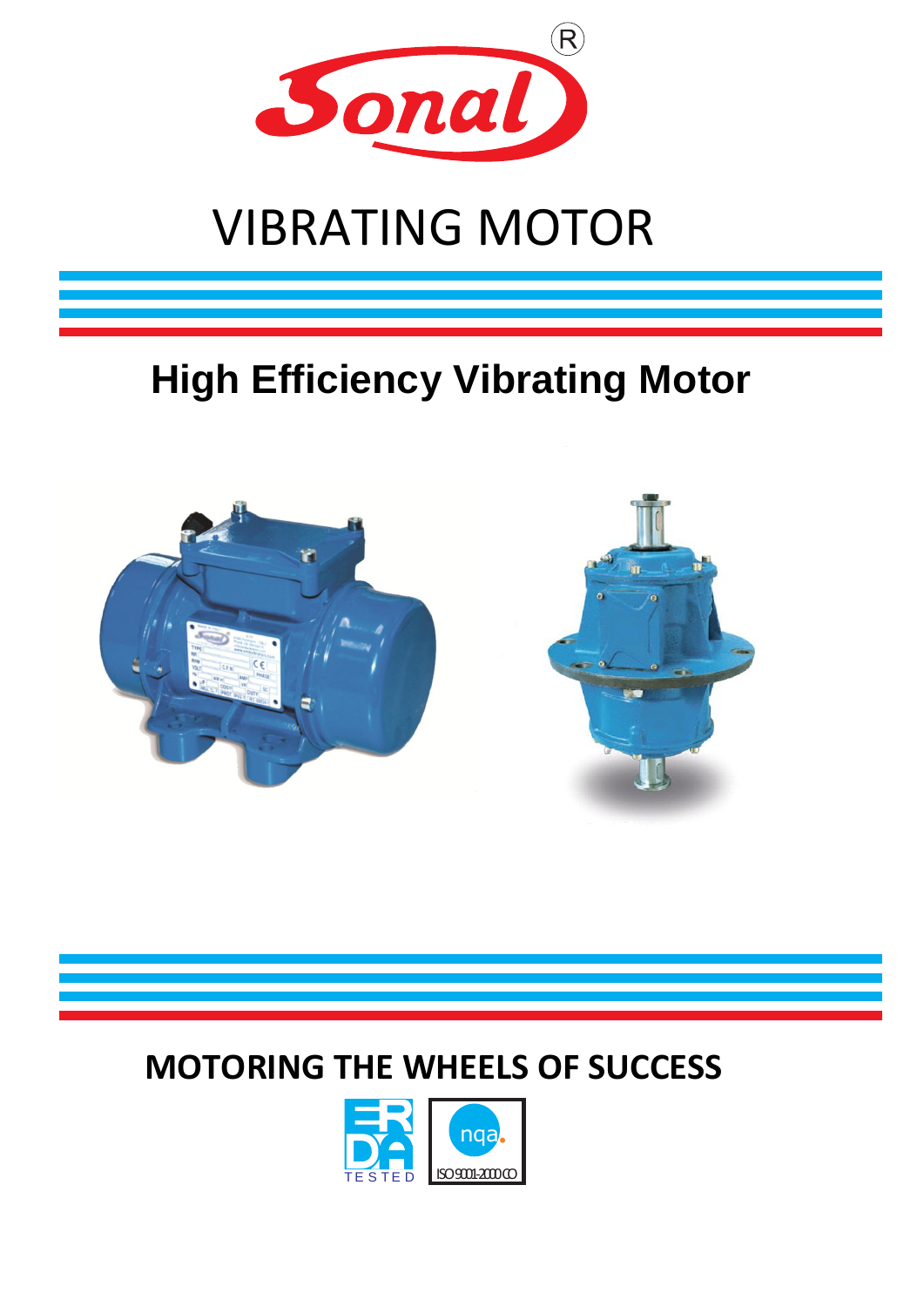### **1. Foot Base Mounted Motor:**



Sonal has a wide range of FOOT BASE VIBRATORS MOTORS to meet the requirement of various industries where in material handling plays a major role. These vibrators help to empty, dose, convey, loosen, test, clean, screen, compact, distribute, feed etc.,

& therefore have a very wide application in Mining, Fertilizer, Chemical, Parma & Food Industry etc

**Sonal-FOOT BASE VIBRATORS MOTOR** vibrators Motors are robust, reliable, highly loadable, quite running and require no maintenance are totally enclosed, surface cooled units operating 415 / 440 volts, 3 phases, 50 cycles. A.C. Supply. Generously dimensioned cylindrical roller bearing, self-lubricating maintenance-free, long life expectancy. The vibrating frequency depends on the revolutions of the rotary unit & can be chosen from four ranges available via, frequencies are 3000, 1500, 1000, 750 vibrations per minute. When used as a single unit, they impact circular vibrations. If directional vibrations are needed, two vibrators running in the opposite direction should be use. The Centrifuge force can be adjusted from zero to maximum by manipulating the relative positions of the eccentric weights provided on either side of the shaft. Various models are available giving a wide choice of Centrifugal force, frequency of vibration, mounting position, Insulation etc. The customer is therefore assured of getting the most suitable vibrator to meet these requirements.

**Salient Features:**Sturdy & robust construction.

- Totally enclosed dirt & dust proof construction.
- Amplitude of vibration can be controlled.
- Heavy-duty bearings for long & trouble free operation.
- Centrifugal force can be adjusted from zero to maximum.
- Low noise as compared to Electromagnetic Vibrators
- Low maintenance due to absence of belts, pulleys, chains sprockets

etc.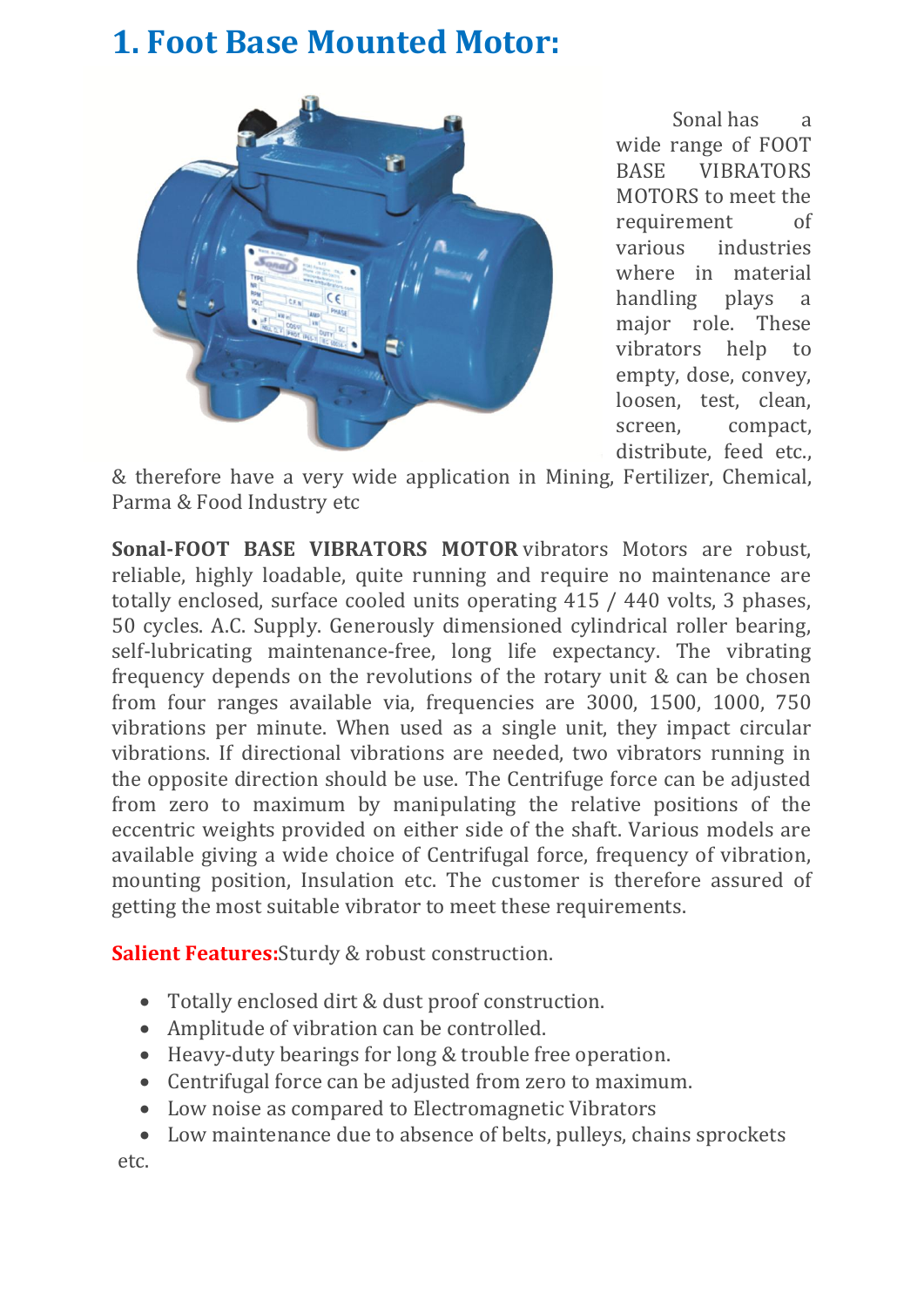#### **Application in various industries:**

- Construction industry
- Industry of building materials
- Mining industry
- Chemical industry
- Packaging and food industry
- Mechanical engineering

#### **Application techniques:**

- Compaction
- Transport
- Evacuation / emptying
- Screening / grading
- Draining
- Dosing
- Deaerate
- Distribution
- Sizing / sorting
- Dust collection
- Loosen up of bulk materials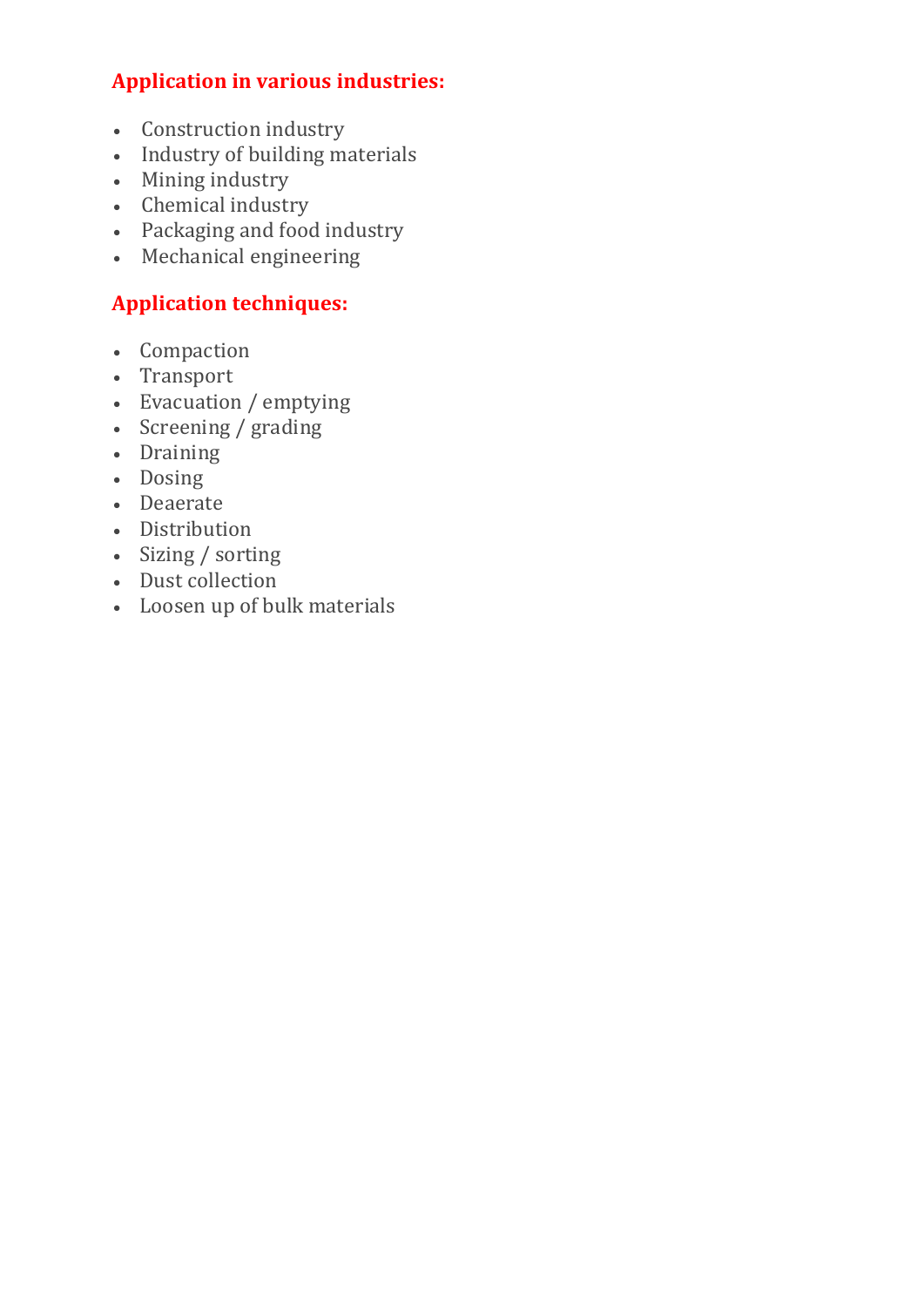## **2. Center Flanged Motor:**



Sonal has a wide range of CENTER FLANGED VIBRATORS MOTORS with flange fixation, covering all the applications needs on vibrating equipments for screening, finishing, drying and other processes that use vibrating motors with this fixing system.

**SONAL-CENTER FLANGED VIBRATORS MOTORS** are robust, reliable, highly loadable, quite running and require no maintenance are totally enclosed, surface cooled units operating 415 / 440 volts, 3

phases, 50 & 60 cycles. A.C. Supply. Generously dimensioned cylindrical roller bearing, self-lubricating maintenance-free, long life expectancy. The vibrating frequency depends on the revolutions of the rotary unit & can be chosen from four ranges available via, frequencies are 3000, 1500, 1000, 750 vibrations per minute. The Centrifuge force can be adjusted from zero to maximum by manipulating the relative positions of the eccentric weights provided on either side of the shaft. Various models are available giving a wide choice of Centrifugal force, frequency of vibration, mounting position, Insulation etc. The customer is therefore assured of getting the most suitable vibrator to meet these requirements.

#### **Three Phase Input Voltage:**

Standard executions 50Hz 220-230/380-400V , 60Hz 220-240/440-480V (for series EVR-EVS 50Hz 380-400V; 60Hz 440-480V). Special input voltages available on request.

| <b>Speed (vibrations/minute):</b> |                                                    |                     |
|-----------------------------------|----------------------------------------------------|---------------------|
|                                   | Standard: 2 poles: 3000 rpm - 50Hz 3600 rpm - 60Hz |                     |
|                                   | 4 poles: 1500 rpm - 50Hz                           | $1800$ rpm $-60$ Hz |
|                                   | 6 poles: 1000 rpm - 50Hz                           | $1200$ rpm $-60$ Hz |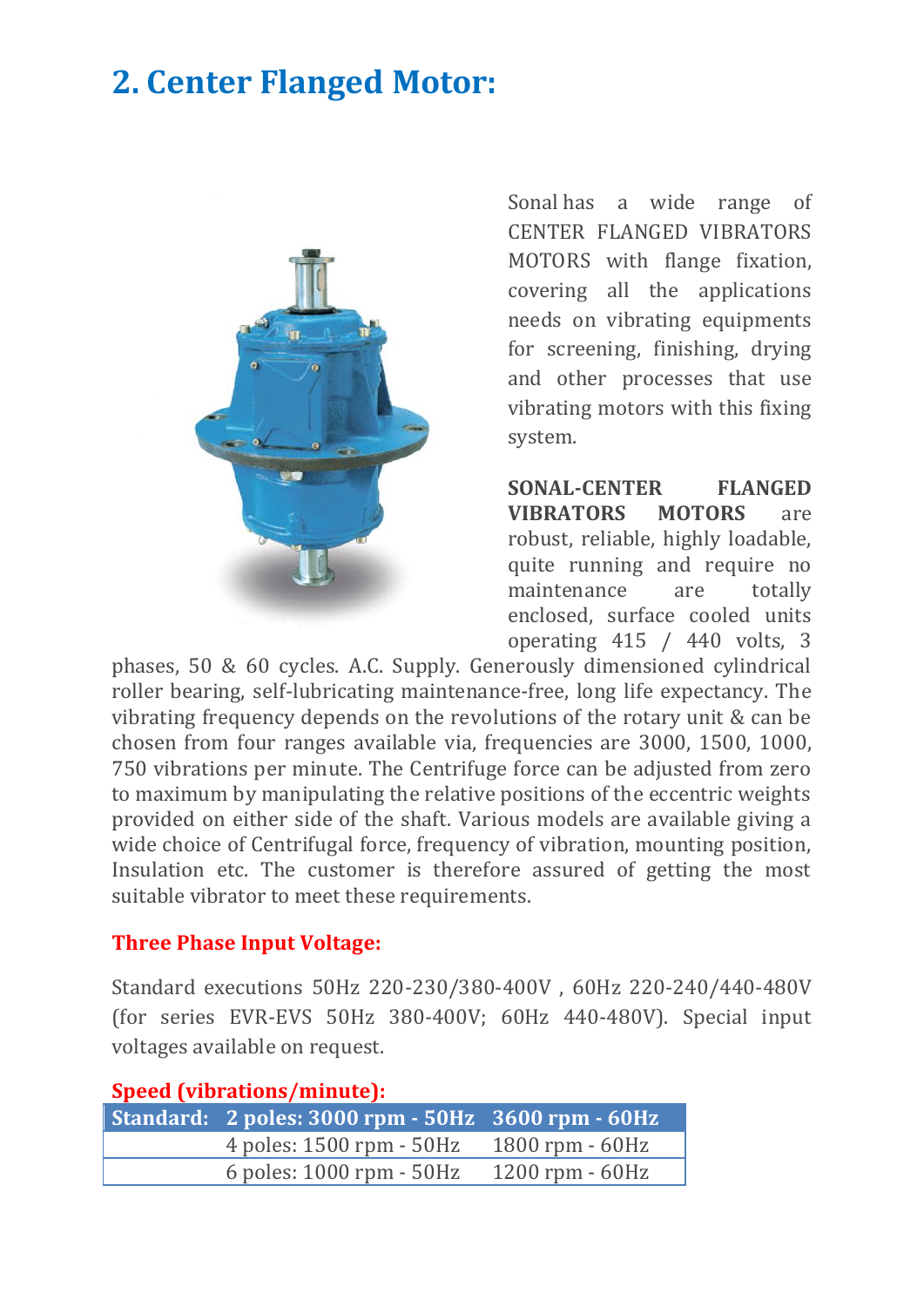#### **On Request:**

Speeds not listed as standard two speeds motors 3000/1500rpm or 1500/1000rpm

#### **Duty**

Continuous duty at the maximum centrifugal force (S1), with the possibility to adjust the force from 0 to 100% following the specific graded plate on the eccentric weights (for those series/models supplied by OMB complete with weights).

#### **Electric Motor**

Electric motor realized with low loss silicium magnetic lamination core allowing increasing the efficiency while reducing heating up.

#### **Insulation Class :**

F standard, H on request.

#### **Tropicalisation:**

Windings impregnation realized with ASTM system, with polyester resin class H.

#### **Ambient Temperature:**

From -20 $^{\circ}$ C a +40 $^{\circ}$ C (-4 $^{\circ}$ F/104 $^{\circ}$ F).

#### **Overheating Protection:**

Electric motor protected by Thermistor (PTC set at 130°C) as standard for sizes 50 and 70 (available on request on smaller sizes).

#### **Motor Shaft:**

Shafts in NiCrMo steel, heat treated.

#### **Main Body:**

Mechanical structure designed to withstand the high stresses, realized in cast iron high resistance

#### **Painting:**

Electrostatic powder painting, epoxy-polyester, polymerized in oven. Color: Blue RAL 5010.

#### **Bearings and Lubrication:**

High load capacity bearings, in special executions to withstand the stresses of high centrifugal forces and vibrations, over-dimensioned to grant maximum reliability in vertical use. Special "Long Life" grease lubrication. Mechanical seals with low friction to grant excellent protection, without over-heating and without extra power absorption, keeping their efficiency